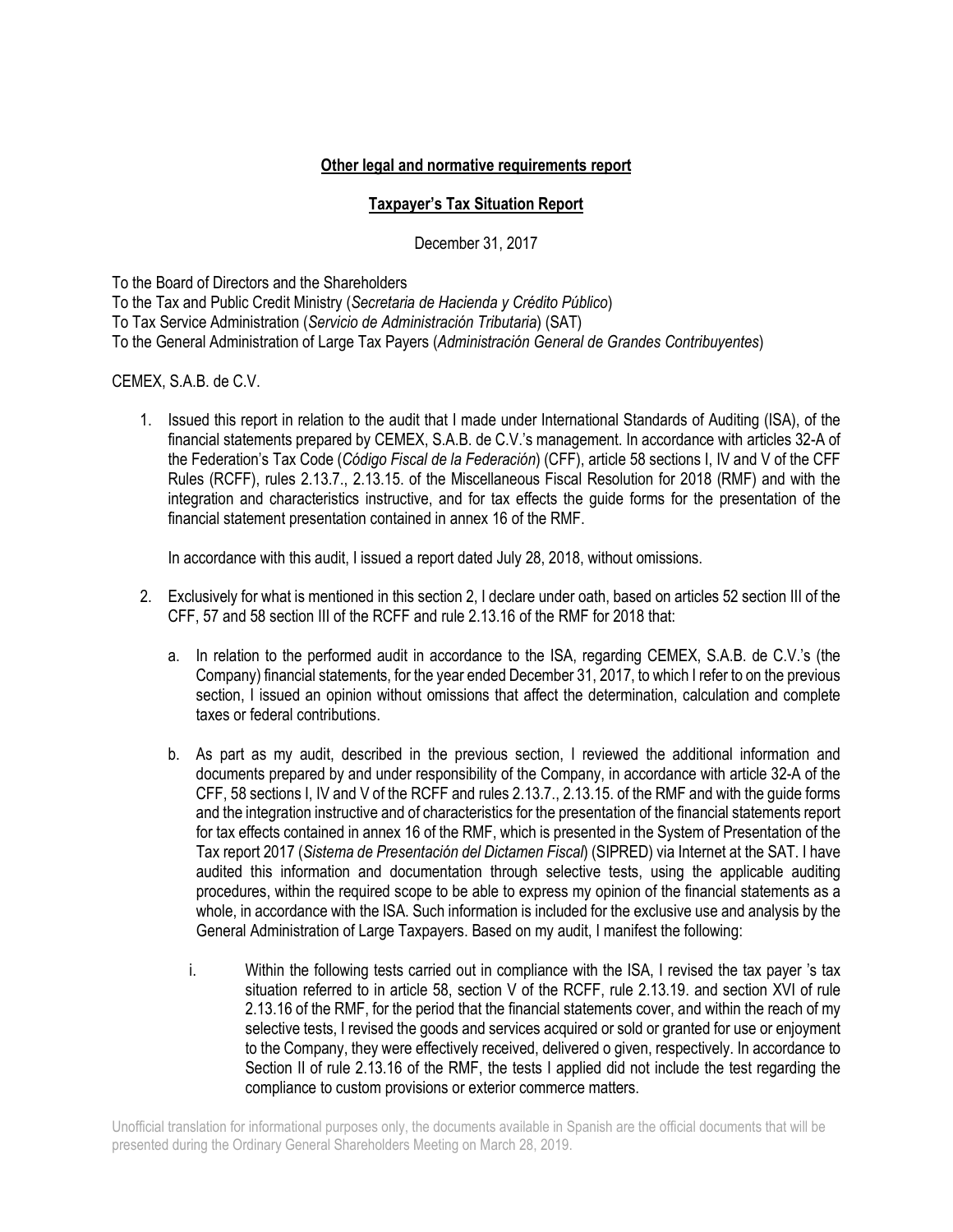In my work files, there is evidence that the audit procedures applied to the corresponding sections selected by sampling and supporting the obtained conclusions.

ii. I verified, based on the selective testes and the ISA, the calculation and whole of the federal contributions that were generated during the fiscal year, including in the contributions relation in charge of the tax payer as a direct subject or as a retainer.

Due to the fact that the Company does not have employees, payable employee contributions to the Mexican Institute of Social Welfare (*Instituto Mexicano del Seguro Social*) (IMMSS) derived from wages and ASSIMILATED WAGES are not determined.

- iii. I revised based on the selective tests and the ISA that the tax payer has the right to positive balances applied in compensations that were carried out during the fiscal year subject to revision and the pending amounts to return or already returned to the Company by the tax authority of such balance.
- iv. Accordingly, I revised its nature and application mechanics used in previous years, the amounts and concepts shown in the following annexes:
	- Conciliation between the accounting result and the fiscal for the purposes of the Income Tax (*Impuesto Sobre la Renta*) (ISR) and
	- Conciliation between the stated income, according to the income statement, the accumulative for effects of the ISR and the sum of the total acts or activities regarding the value added tax (*Impuesto al Valor Agregado*) (IVA) of the definite monthly payments made on the fiscal year that ended on December 2017.
- v. During the fiscal year, I had no knowledge that the tax payer submitted complementary declarations of previous fiscal years for tax differences. Likewise, I reviewed the complementary declarations of which I had knowledge, presented by the tax payer during the analyzed fiscal year, that modified the taxes of this examined fiscal year, proving that they were presented in accordance to the tax provisions which are stated below:

| <b>Contribution for</b><br>which a<br>complementary<br>declaration was<br>presented | Fiscal year or<br>period | <b>Modified Concepts</b>                                       | <b>Comes from</b><br>operations<br>with related<br>parties | <b>Presentation</b><br><b>Date</b> | Difference on<br>base, rate or<br>tariff |
|-------------------------------------------------------------------------------------|--------------------------|----------------------------------------------------------------|------------------------------------------------------------|------------------------------------|------------------------------------------|
| ISR, RETENTION<br>FOR PAYMENTS TO<br><b>FOREIGNERS</b>                              | January 2017             | <b>ISR, RETENTION</b><br>FOR PAYMENTS TO<br><b>FOREIGNERS</b>  | N/A                                                        | February 9, 2018                   | N/A                                      |
| ISR, RETENTION<br><b>FOR PAYMENTS TO</b><br><b>FOREIGNERS</b>                       | February 2017            | ISR, RETENTION<br><b>FOR PAYMENTS TO</b><br><b>FOREIGNERS</b>  | N/A                                                        | February 9, 2018                   | N/A                                      |
| <b>ISR LEGAL ENTITIES</b>                                                           | April 2017               | <b>ISR LEGAL ENTITIES</b>                                      | N/A                                                        | May 17, 2017                       | N/A                                      |
| <b>ISR RETENTION FOR</b><br><b>ASSIMILATED</b><br>WAGES                             | April 2017               | <b>ISR RETENTION FOR</b><br><b>ASSIMILATED</b><br><b>WAGES</b> | N/A                                                        | May 17, 2017                       | N/A                                      |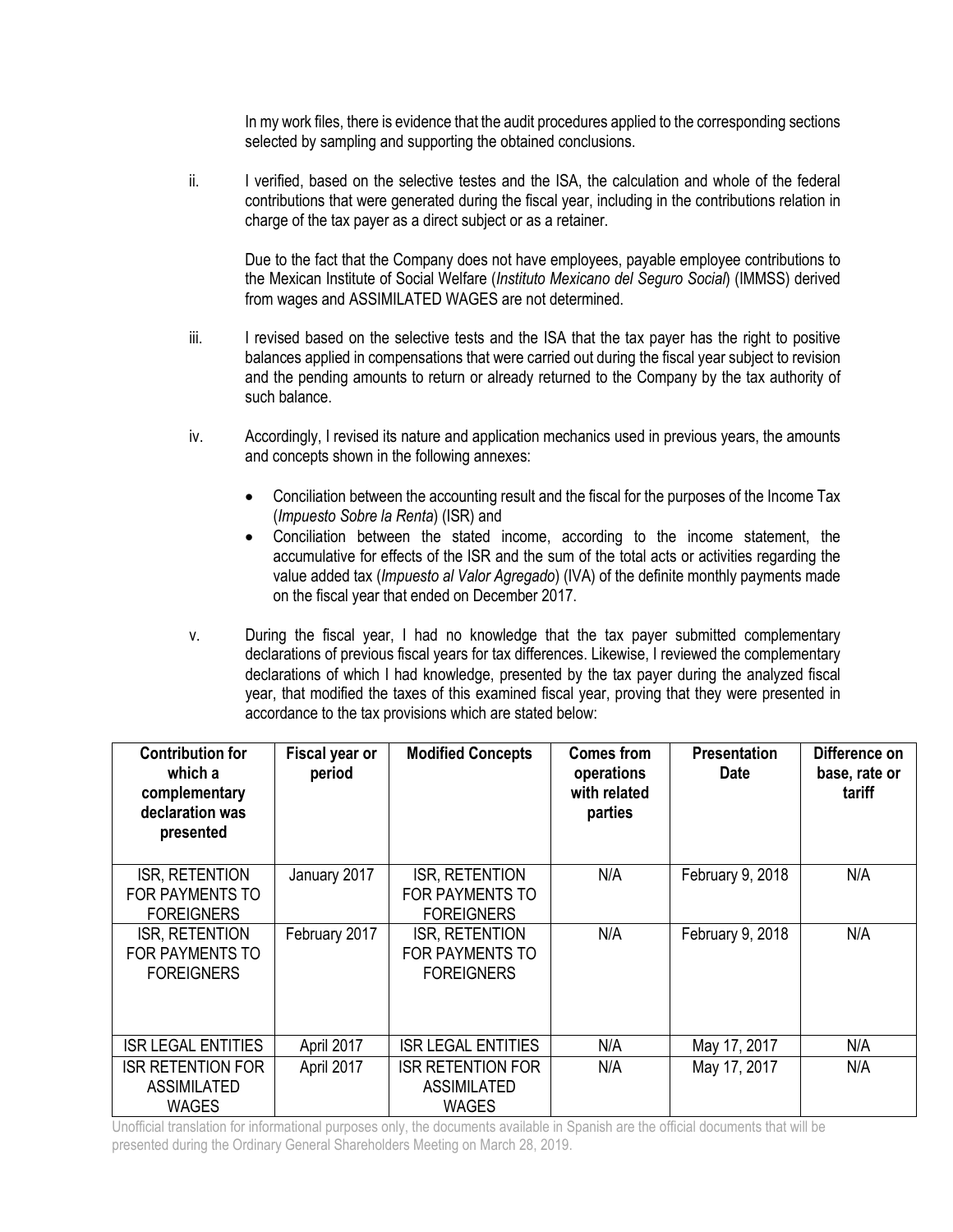| <b>ISR RETENTION FOR</b><br><b>PROFESSIONAL</b> | April 2017       | <b>ISR RETENTION FOR</b><br><b>PROFESSIONAL</b> | N/A | May 17, 2017     | N/A |
|-------------------------------------------------|------------------|-------------------------------------------------|-----|------------------|-----|
| <b>SERVICES</b>                                 |                  | <b>SERVICES</b>                                 |     |                  |     |
| <b>ISR FOR PAYMENTS</b>                         | April 2017       | <b>ISR FOR PAYMENTS</b>                         | N/A | May 17, 2017     | N/A |
| BY THIRD PARTIES                                |                  | BY THIRD PARTIES                                |     |                  |     |
| OR RETENTION FOR                                |                  | OR RETENTION FOR                                |     |                  |     |
| <b>REAL PROPERTY</b>                            |                  | <b>REAL PROPERTY</b>                            |     |                  |     |
| <b>LEASING</b>                                  |                  | <b>LEASING</b>                                  |     |                  |     |
| <b>ISR RETENTION FOR</b>                        | April 2017       | <b>ISR RETENTION FOR</b>                        | N/A | May 17, 2017     | N/A |
| PAYMENTS ABROAD                                 |                  | <b>PAYMENTS ABROAD</b>                          |     |                  |     |
|                                                 |                  |                                                 |     |                  |     |
| <b>VALUE ADDED TAX</b>                          | April 2017       | <b>VALUE ADDED TAX</b>                          | N/A | May 17, 2017     | N/A |
|                                                 |                  |                                                 |     |                  |     |
| <b>IVA RETENTION</b>                            | April 2017       | <b>IVA RETENTION</b>                            | N/A | May 17, 2017     | N/A |
|                                                 |                  |                                                 |     |                  |     |
|                                                 |                  |                                                 |     |                  |     |
| <b>ISR RETENTION FOR</b>                        | April 2017       | <b>ISR RETENTION FOR</b>                        | N/A | February 9, 2018 | N/A |
| PAYMENTS ABROAD                                 |                  | PAYMENTS ABROAD                                 |     |                  |     |
|                                                 |                  |                                                 |     |                  |     |
| <b>VALUE ADDED TAX</b>                          | May 2017         | <b>VALUE ADDED TAX</b>                          | N/A | June 27, 2017    | N/A |
|                                                 |                  |                                                 |     |                  |     |
| <b>ISR RETENTION FOR</b>                        | May 2017         | <b>ISR RETENTION FOR</b>                        | N/A | February 9, 2018 | N/A |
| PAYMENTS ABROAD                                 |                  | PAYMENTS ABROAD                                 |     |                  |     |
|                                                 |                  |                                                 |     |                  |     |
| <b>ISR LEGAL ENTITIES</b>                       | <b>June 2017</b> | <b>ISR LEGAL ENTITIES</b>                       | N/A | July 14, 2017    | N/A |
|                                                 |                  |                                                 |     |                  |     |
|                                                 |                  |                                                 |     |                  |     |
| <b>ISR RETENTION FOR</b>                        | <b>June 2017</b> | <b>ISR RETENTION FOR</b>                        | N/A | July 14, 2017    | N/A |
| <b>ASSIMILATED</b>                              |                  | <b>ASSIMILATED</b>                              |     |                  |     |
| <b>WAGES</b>                                    |                  | <b>WAGES</b>                                    |     |                  |     |
| <b>ISR RETENTION FOR</b>                        | <b>June 2017</b> | <b>ISR RETENTION FOR</b>                        | N/A | July 14, 2017    | N/A |
| PROFESSIONAL                                    |                  | PROFESSIONAL                                    |     |                  |     |
| <b>SERVICES</b>                                 |                  | <b>SERVICES</b>                                 |     |                  |     |
| <b>ISR FOR PAYMENTS</b>                         | <b>June 2017</b> | <b>ISR FOR PAYMENTS</b>                         | N/A | July 14, 2017    | N/A |
| BY THIRD PARTIES                                |                  | BY THIRD PARTIES                                |     |                  |     |
| OR RETENTION FOR                                |                  | OR RETENTION FOR                                |     |                  |     |
| <b>REAL PROPERTY</b>                            |                  | <b>REAL PROPERTY</b>                            |     |                  |     |
| <b>LEASING</b>                                  |                  | <b>LEASING</b>                                  |     |                  |     |
| <b>ISR RETENTION FOR</b>                        | <b>June 2017</b> | <b>ISR RETENTION FOR</b>                        | N/A | July 14, 2017    | N/A |
| <b>AWARDS</b>                                   |                  | <b>AWARDS</b>                                   |     |                  |     |
| <b>ISR RETENTION FOR</b>                        | <b>June 2017</b> | <b>ISR RETENTION FOR</b>                        | N/A | July 14, 2017    | N/A |
| PAYMENTS ABROAD                                 |                  | PAYMENTS ABROAD                                 |     |                  |     |
|                                                 |                  |                                                 |     |                  |     |
| <b>VALUE ADDED TAX</b>                          | <b>June 2017</b> | VALUE ADDED TAX                                 | N/A | July 14, 2017    | N/A |
|                                                 |                  |                                                 |     |                  |     |
|                                                 |                  |                                                 |     |                  |     |
| <b>IVA RETENTION</b>                            | <b>June 2017</b> | <b>IVA RETENTION</b>                            | N/A | July 14, 2017    | N/A |
|                                                 |                  |                                                 |     |                  |     |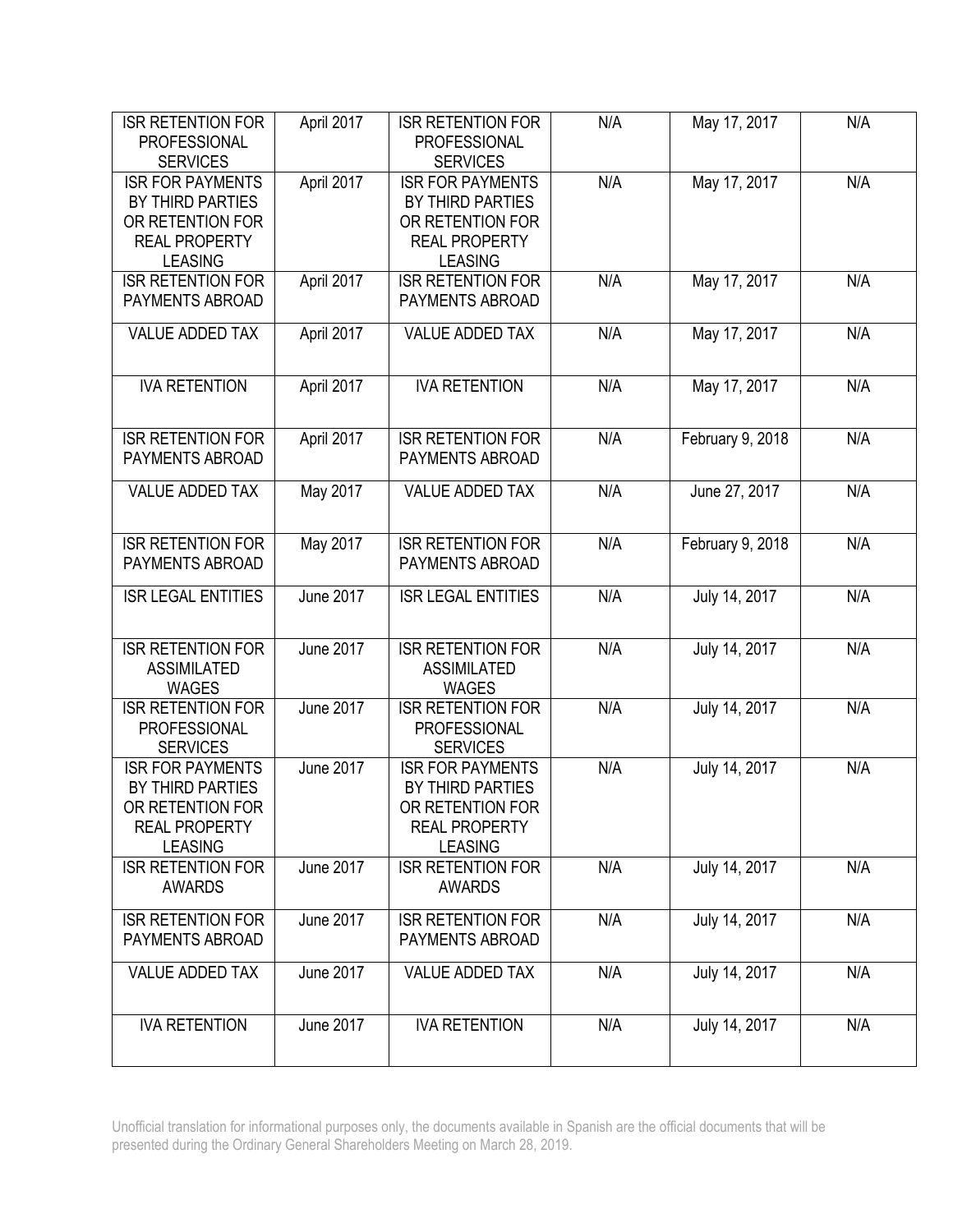| <b>ISR RETENTION FOR</b><br><b>PAYMENTS ABROAD</b>             | <b>June 2017</b>  | <b>SR RETENTION FOR</b><br>PAYMENTS ABROAD                     | N/A | August 2, 2017        | N/A |
|----------------------------------------------------------------|-------------------|----------------------------------------------------------------|-----|-----------------------|-----|
| <b>ISR RETENTION FOR</b><br><b>PAYMENTS ABROAD</b>             | <b>June 2017</b>  | <b>ISR RETENTION FOR</b><br>PAYMENTS ABROAD                    | N/A | February 9, 2018      | N/A |
| <b>VALUE ADDED TAX</b>                                         | <b>June 2017</b>  | <b>VALUE ADDED TAX</b>                                         | N/A | September 12,<br>2017 | N/A |
| <b>ISR RETENTION FOR</b><br><b>PAYMENTS ABROAD</b>             | <b>June 2017</b>  | <b>ISR RETENTION FOR</b><br>PAYMENTS ABROAD                    | N/A | February 9, 2018      | N/A |
| <b>ISR RETENTION FOR</b><br>PAYMENTS ABROAD                    | September<br>2017 | <b>ISR RETENTION FOR</b><br>PAYMENTS ABROAD                    | N/A | February 9, 2018      | N/A |
| <b>VALUE ADDED TAX</b>                                         | October 2017      | <b>VALUE ADDED TAX</b>                                         | N/A | October 30, 2017      | N/A |
| <b>ISR RETENTION FOR</b><br><b>PAYMENTS ABROAD</b>             | October 2017      | <b>ISR RETENTION FOR</b><br>PAYMENTS ABROAD                    | N/A | February 9, 2018      | N/A |
| <b>VALUE ADDED TAX</b>                                         | November<br>2017  | <b>VALUE ADDED TAX</b>                                         | N/A | December 29,<br>2017  | N/A |
| <b>ISR RETENTION FOR</b><br>PAYMENTS ABROAD                    | November 207      | <b>ISR RETENTION FOR</b><br>PAYMENTS ABROAD                    | N/A | February 9, 2018      | N/A |
| <b>ISR RETENTION FOR</b><br><b>ASSIMILATED</b><br><b>WAGES</b> | December<br>2017  | <b>ISR RETENTION FOR</b><br><b>ASSIMILATED</b><br><b>WAGES</b> | N/A | February 9, 2018      | N/A |
| <b>ISR RETENTION FOR</b><br><b>PAYMENTS ABROAD</b>             | December<br>2017  | <b>ISR RETENTION FOR</b><br><b>PAYMENTS ABROAD</b>             | N/A | February 9, 2018      | N/A |

- vi. Since the company does not have employees, there was no determination for a profits participation by employees.
- vii. Through selective tests, I reviewed the balance of the accounts indicated in the applicable annexes related to the determined selling costs for accounting purposes and ISR, the comparative analysis of the expense sub-accounts, the comparative analysis of the sub-accounts of the integral result of financing, reconciling, in this case: a) the differences with the basic financial statements, originated by reclassification for its presentation, and b) the determination of the deductible and non-deductible amounts for the purposes of the ISR.
- viii. During the fiscal year that ended December 31, 2017, I had no knowledge that the Company obtained resolutions from the tax or jurisdictional authorities *Tribunal Federal de Justicia Administrativa* (previously known as *Tribunal Federal de Justicia Fiscal y Administrativa*) or Supreme Court, District Courts and *Tribunal Colegiado de Circuito*, or that they enjoyed tax incentives, exemptions, subsidies or tax credits.
- ix. During the year, the Company was not severally liable as retainer in the sale of shares done by foreign residents.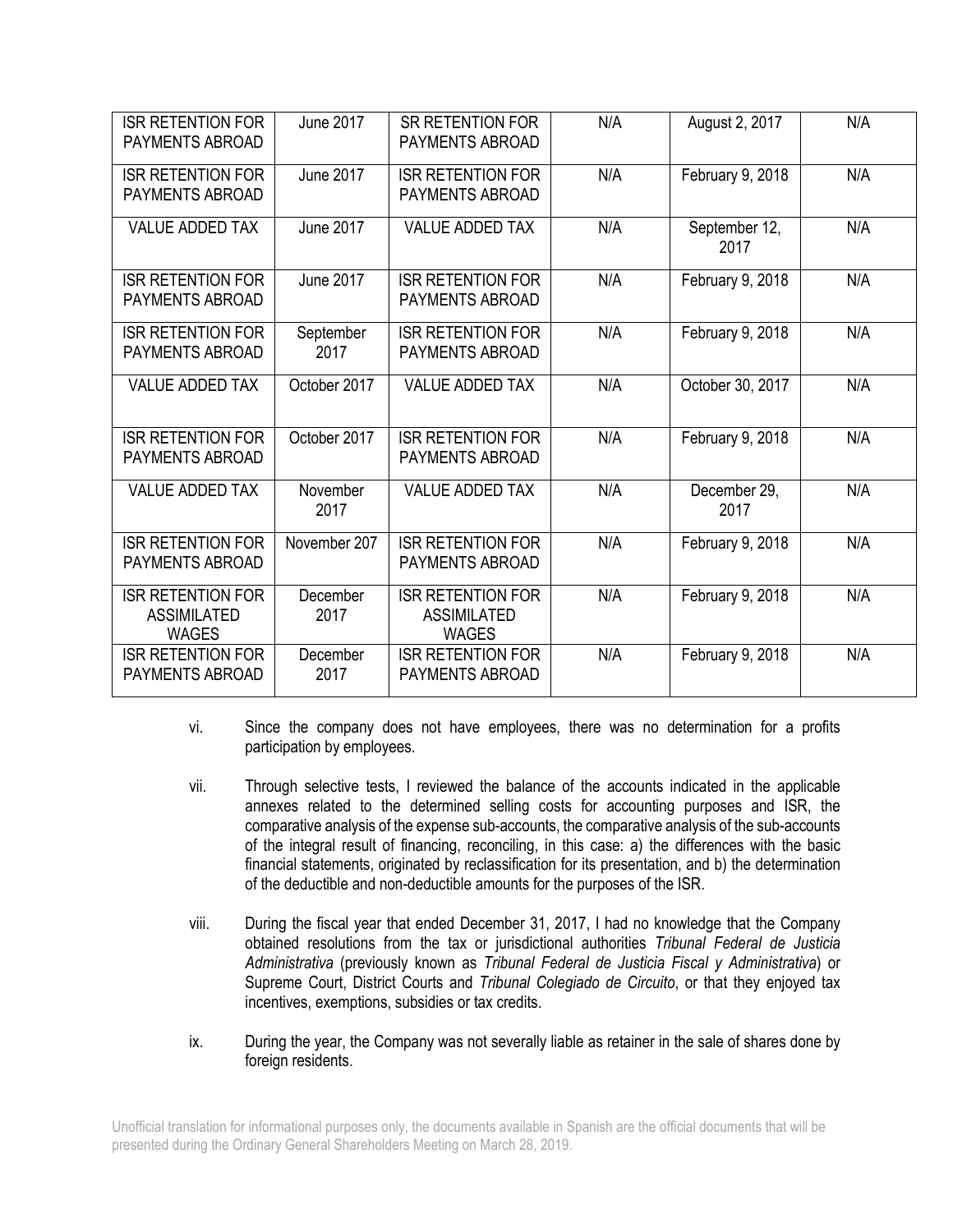- x. I revised the results of currency fluctuations, proving that they were caused by the different types of currency used between the dates that the transactions were made and the date in which the transactions were either charged or paid, or in such case, the financial position statement. Such revision was made based on the substantive analytical revision which was developed over the total balance of the currency fluctuation.
- xi. The Company's balances at December 31, 2017, are revealed on note 17.1 of the financial statement, included in the "Financial Statement Notes" Annex of SIPRED. The related operations with related parties made during the fiscal year, are revealed on Annex 16" Operations with Related Parties" of SIPRED.
- xii. Within the scope of my selective tests I revised the compliance of the obligations related to operations with related parties in accordance to the following provisions: Articles 27, section XIII, 28, sections XVII, fourth paragraph, subsection b) XVIII, XXVII, XXIX, and XXXI, 76, sections IX, X, XII, 179 and 180 of the ISR Statute (*Ley ISR*).
- xiii. During this fiscal year that ended December 31, 2017, on the General Data Annex of SIPRED, the Company incorporated the related information with the application of some different criteria which in such case the tax authority would know in accordance to subsection h) of section I of article 33 of the active CFF at December 31, 2017. The taxpayer manifested in the previously mentioned annex that they did not apply that criteria during the fiscal year that ended December 31, 2017
- xiv. Within the scope of my selective tests, I revised the information manifested by the taxpayer in the informative declarations presented in the following annexes of the Multiple Informative Declaration (*Declaración Informativa Múltiple*) without observing any omission:

Annex 4 "Information about the residents abroad". Format 63 "Informative Declaration of Preferment Tax Regimes"

## **Other matters**

3. My answers to the questions of the questionnaires of tax diagnostic and in terms of transfer price, that are part of the included information of the SIPRED, are based in the result of my audit of the basic financial statements, taken as a whole, of CEMEX, S.A.B. de C.V. as of December 2017 and for the ended year in such date, which was made in accordance to the ISA; consequently, the answers that indicate the compliance by the taxpayer of the tax provisions, are based on: a) my audit results made in accordance to the ISA, I reviewed and had no knowledge of any incompliance to the tax provisions.

Some questions of the tax diagnostic questionnaire and the transfer prices questionnaire were left blank: 1) they do not apply to the company, 2) there is no possible answer or 3) the information was not revised, since it was out of my scope, which does not constitute a breach of the tax provisions.

4. Regarding the Company's responses, about the taxpayer's tax diagnostic and transfer prices questionnaires that are included in the annexes "General Data" and "Information about the Taxpayer's Operations with Related Parties", respectively, are part of the included information in the SIPRED, I have analyzed and revised that such answers are consistent with my audit's result in accordance to the ISA.